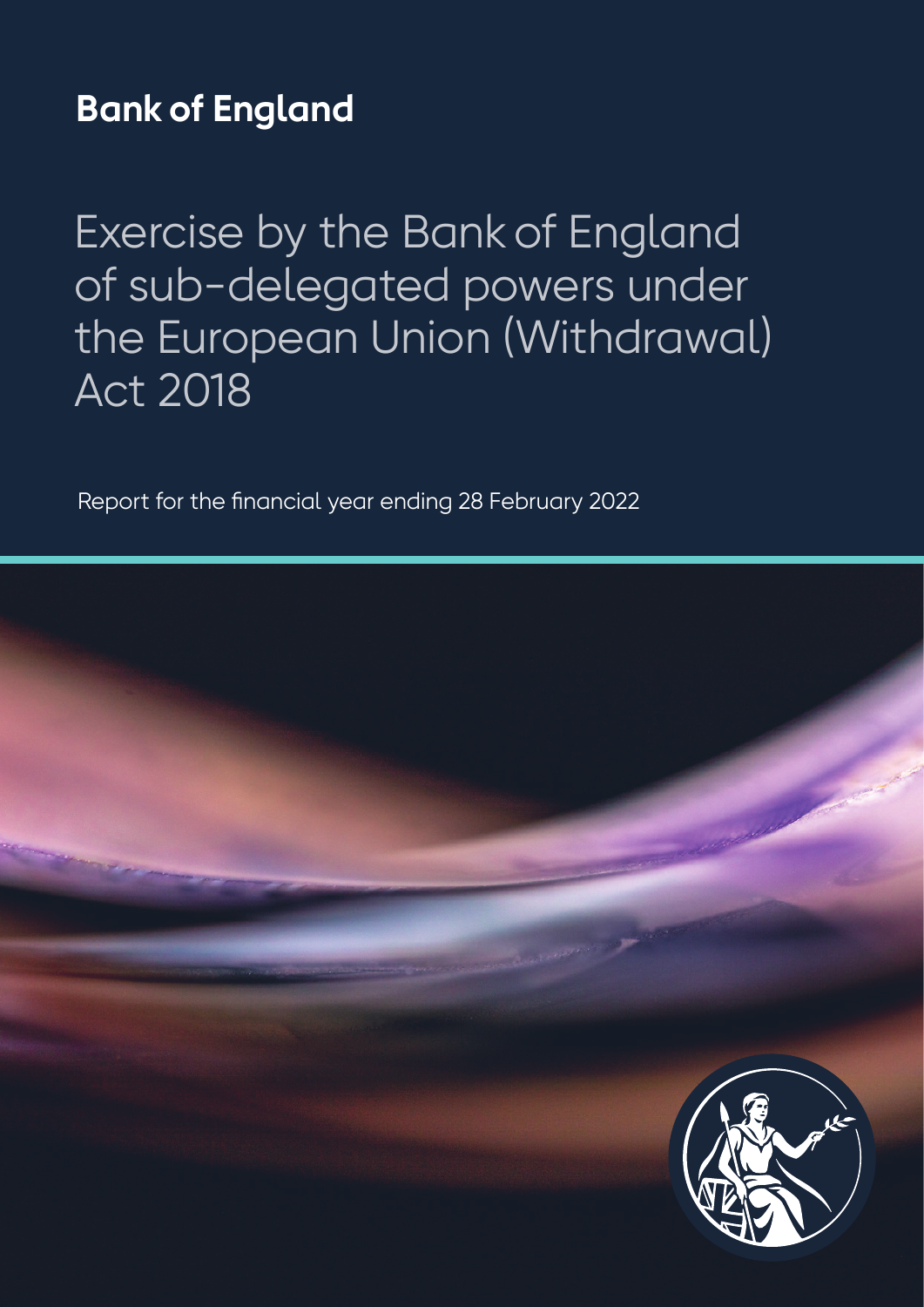Exercise by the Bank of England

of sub-delegated powers under the European Union (Withdrawal) Act 2018

Report for the financial year ending 28 February 2022

Presented to Parliament pursuant to paragraph 32(2)(a) of Schedule 7 to the European Union (Withdrawal) Act 2018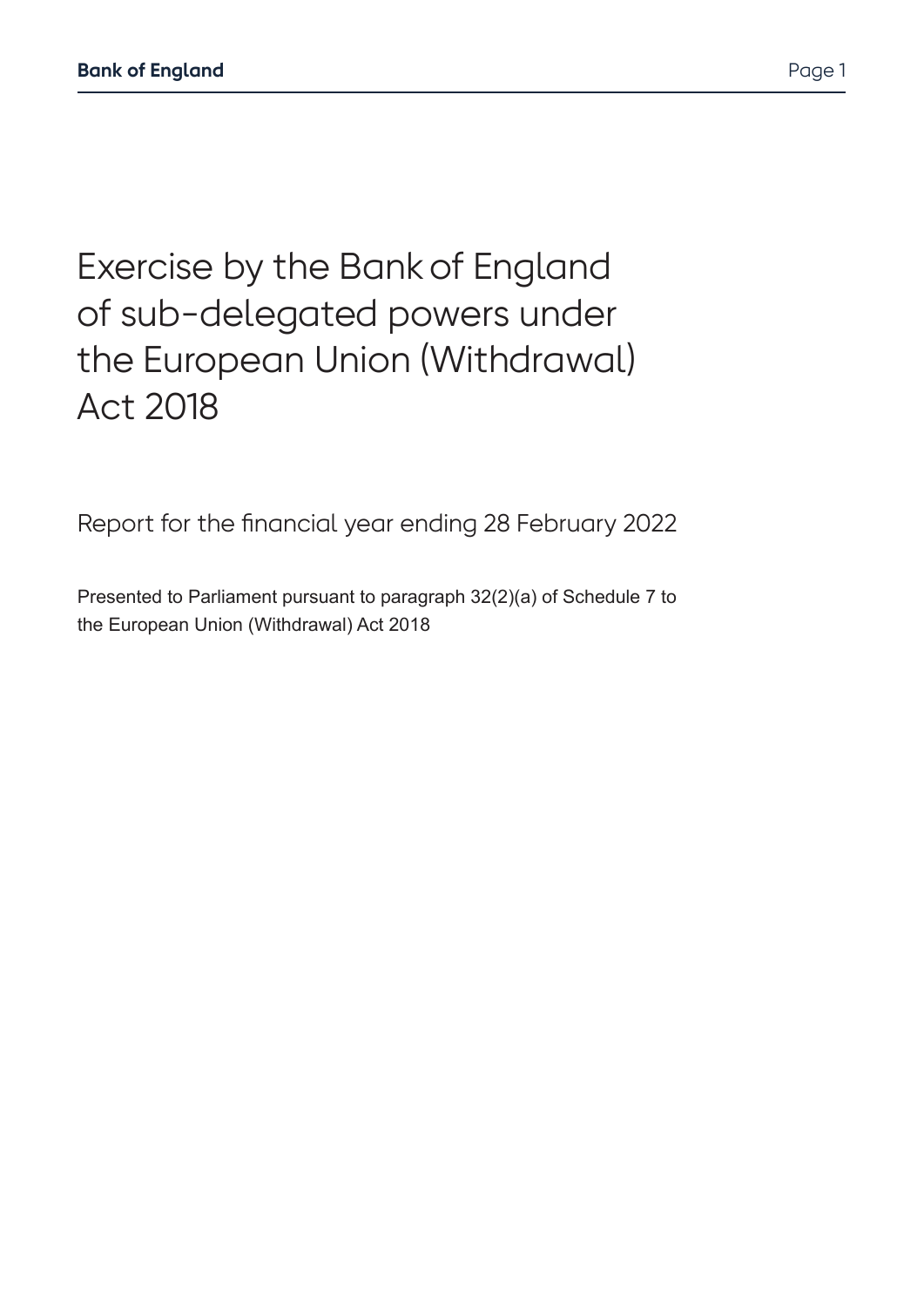## **Onshoring and temporary transitional powers**

- 1. The European Union (Withdrawal) Act 2018 (the Act)<sup>[1]</sup> requires the Bank of England (the Bank) to report to Parliament annually if we exercise our relevant sub-delegated powers.
- 2. This section relates to the use of the sub-delegated powers by the Bank in our annual reporting year ending Monday 28 February 2022. HM Treasury laid our report covering the year ending Sunday 28 February 2021 before Parliament on Tuesday 21 September 2021.<sup>[2]</sup>
- 3. The specific power we refer to within this document are the powers delegated to:
	- make directions to exercise the temporary transitional power (TTP) to help firms adjust to onshoring changes made to financial services legislation, in light of the UK's withdrawal from the EU.<sup>[3]</sup>
- 4. On 4 January 2022 the Bank approved temporary transitional relief for Goldman Sachs (GS), in respect of their minimum requirement for own funds and eligible liabilities (MREL), from 1 April 2022 to 31 December 2022. GS had issued MREL for the UK through an EU subsidiary that, as a result of the onshoring legislation that changed references from the EU to the UK, would become ineligible. Granting the relief allows sufficient time for GS to restructure their MREL in an orderly manner.
- 5. As part of the process for approving this relief, the Bank consulted with HM Treasury. the Financial Conduct Authority and the Prudential Regulation Authority. None objected. The transitional relief as extended will end on 31 December 2022, beyond which the Bank does not have the power under the Financial Services and Markets Act 2000 (Amendment) (EU Exit) Regulations 2019 to extend any transitional relief further.
- 6. The Bank was satisfied that the making of the direction does not adversely affect the advancement of its financial stability objective (set out in section 2A(1) of the Bank of England Act 1998). And the Bank made clear that it would consider granting similar relief, in relation to Article 92b of the onshored Capital Requirements Regulation, to any firm in a similar position.
- 7. The formal direction can be found on the Bank's website.[4]

- 3. Regulation 198 of The Financial Services and Markets Act 2000 (Amendment) (EU Exit) Regulations 2019.
- 4. **[www.bankofengland.co.uk/financial-stability/resolution](https://www.bankofengland.co.uk/financial-stability/resolution)**.

<sup>1.</sup> Schedule 7, paragraph 32 of the EU (Withdrawal) Act 2018.

<sup>2.</sup> Exercise by the Bank of England and Prudential Regulation Authority of sub-delegated powers under the European Union (Withdrawal) Act 2018, Bank of England.